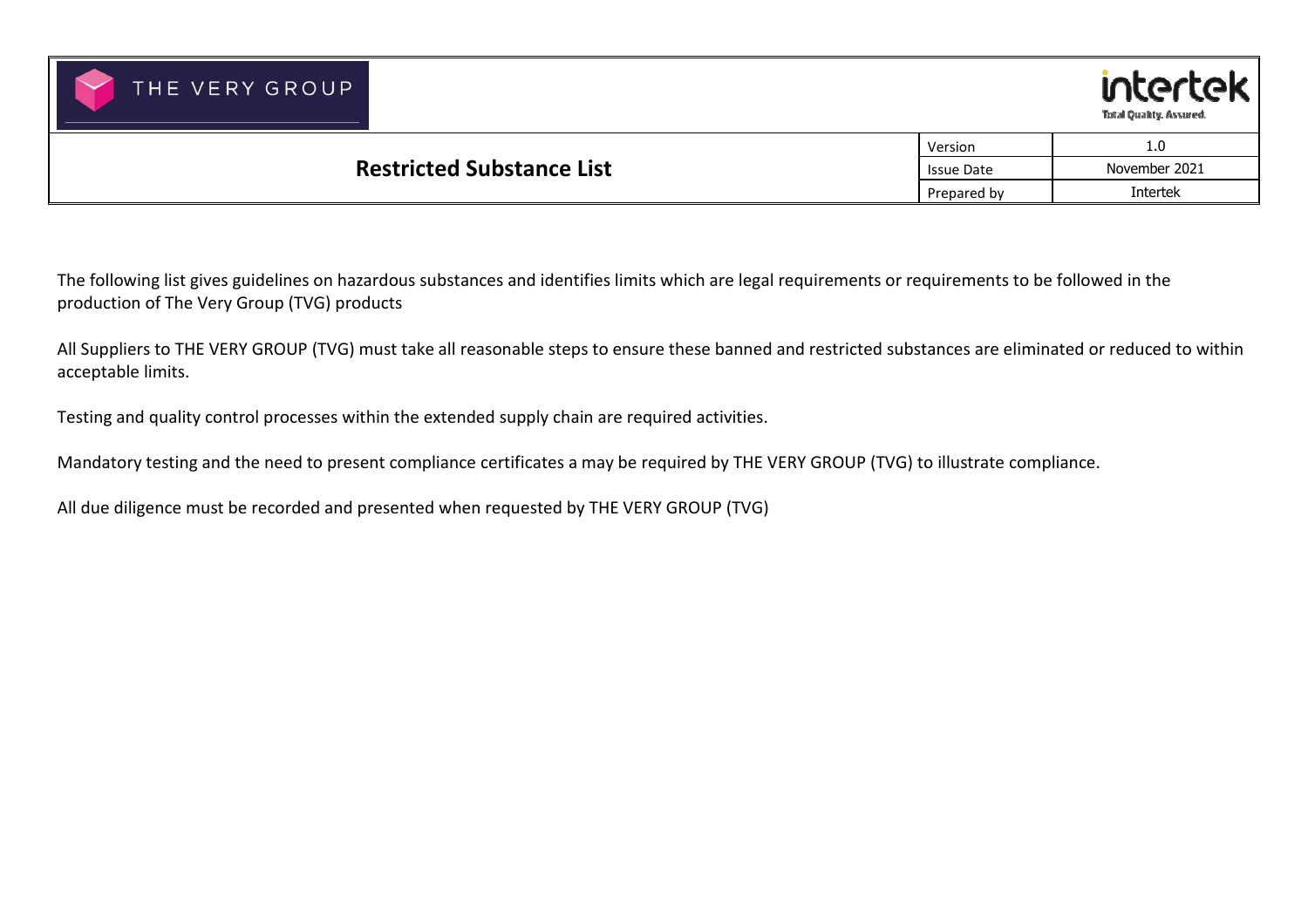



|                                  | Version           | 1.0           |
|----------------------------------|-------------------|---------------|
| <b>Restricted Substance List</b> | <b>Issue Date</b> | November 2021 |
|                                  | Prepared by       | Intertek      |

## **1. The REACH etc. (Amendment etc.) (EU Exit) Regulations 2020 REACH Regulation 1907/2006/EC and amendments**

REACH is the Regulation for **R**egistration, **E**valuation, **A**uthorisation and Restriction of **Ch**emicals. The requirements are valid in the UK and similar requirements apply in all EU Member States. The main purpose of this Regulation is to maintain the highest possible level of protection for human health and for the environment.

Under REACH, the manufacturer and supplier must know the chemical composition of their product and quantities of substances within them in order to:

- Restrict the use of dangerous substances
- Reduce the use of SVHCs
- Communicate SVHC information throughout the supply chain (i.e. obligation to inform)

REACH involves the Registration, Evaluation, Authorisation and restriction of Chemicals. Generally, it applies to all individual chemical substances on their own, in **preparations** or in **articles** (if the substance is intended to be released during normal and reasonably foreseeable conditions of use from an article).

## Articles must:

- $\bullet$ Not contain substances restricted under REACH other than the specified limit
- • If an article contains more than 0.1% of a Substance of Very High Concern (SVHC) (see section detailed "Duty to inform in accordance with Article 33") then the next person in the supply chain must be informed. Also, if an article does contain over 0.1% of a SVHC then the amount of the substance (in eachproduct) calculated over the entire product range, imported per year must be determined. If more than a tonne of any of these SVHCs is imported in a year, then there is an obligation to inform the European Chemicals Agency (ECHA).

## Preparations:

• The individual ingredients and their weights in percentage must be identified for each preparation over an entire product range in order to determine if more than a tonne (over the entire product range) of the ingredient is imported (or is produced) per year. If more than a tonne is imported, then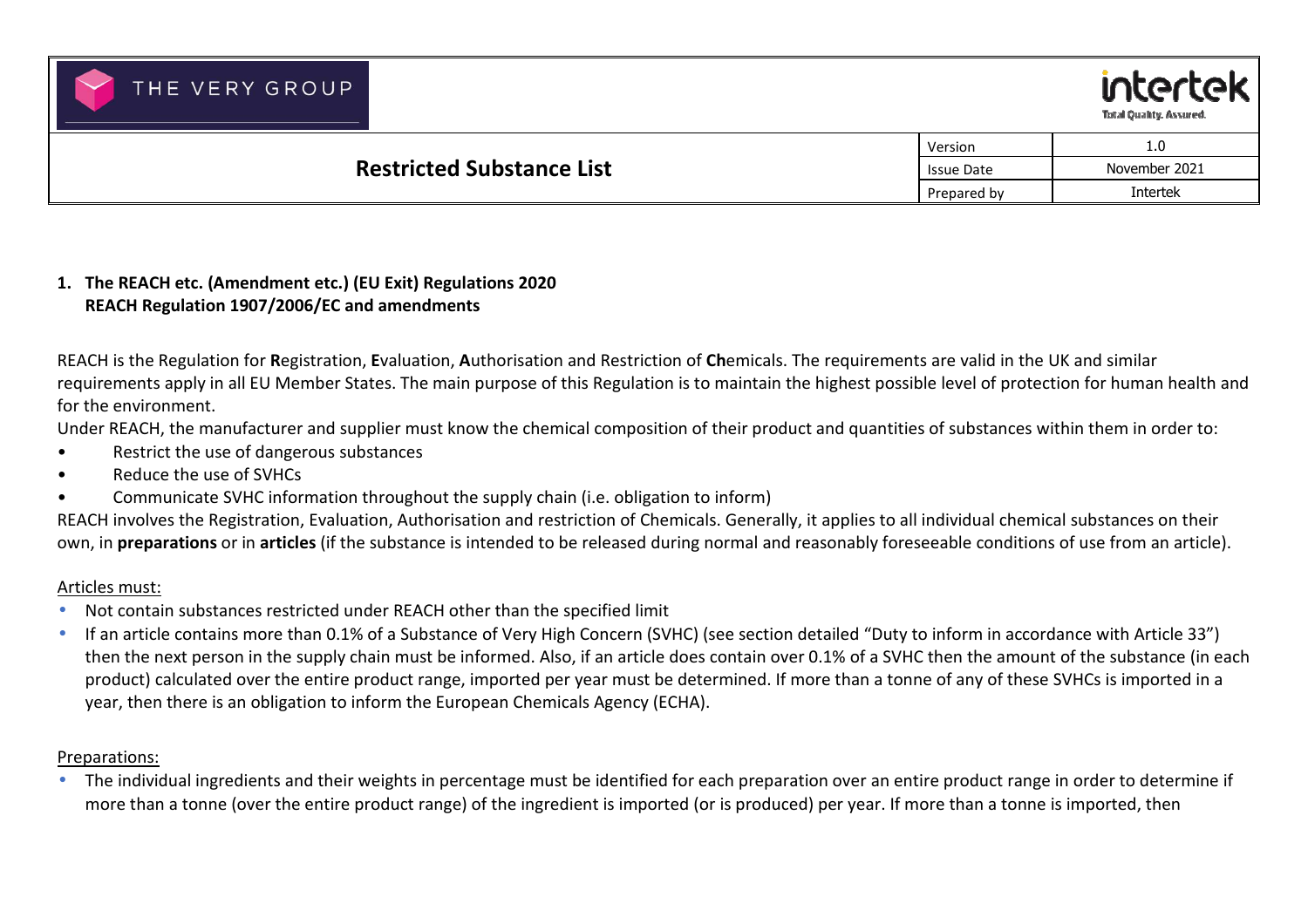



|                                                       | Version     | 1.0           |
|-------------------------------------------------------|-------------|---------------|
| <b>Restricted Substance List</b><br><b>Issue Date</b> |             | November 2021 |
|                                                       | Prepared by | Intertek      |

registration is required. For example, if your product is considered under REACH as an article + mixture (e.g. pen & ink = article + mixture), the ink of your pens may fall under REACH Registration requirements.

### 2. Duty to inform

Some substances have hazardous properties of very high concern because the effects they can have on humans and the environment are very serious and often are irreversible. These include substances which are: Carcinogenic, Mutagenic or Toxic to Reproduction (CMR); Persistent, Bioaccumulative and Toxic(PBT); very Persistent and very Bioaccumulative (vPvB) according to the criteria in Annex XIII of the REACH Regulation. In the UK, the restriction of chemicals is covered by the HSE (Health and Safety Executive) under UK REACH https://www.hse.gov.uk/reach/

The European Chemical Agency ECHA has responsibility for the European Union

ECHA has published a candidate list of Substances of Very High Concern (SVHC). The regulation applies to articles manufactured or imported into the EU in quantities of 1 tonne or more per year. Pursuant to Section 33 of the EC-Regulation, each supplier has the obligation to inform the purchaser of the goods if the product contains a substance of the "candidate list" in a concentration of more than 0.1 (1,000 ppm) mass percentages.

A link to the ECHA list is detailed below

https://echa.europa.eu/candidate-list-table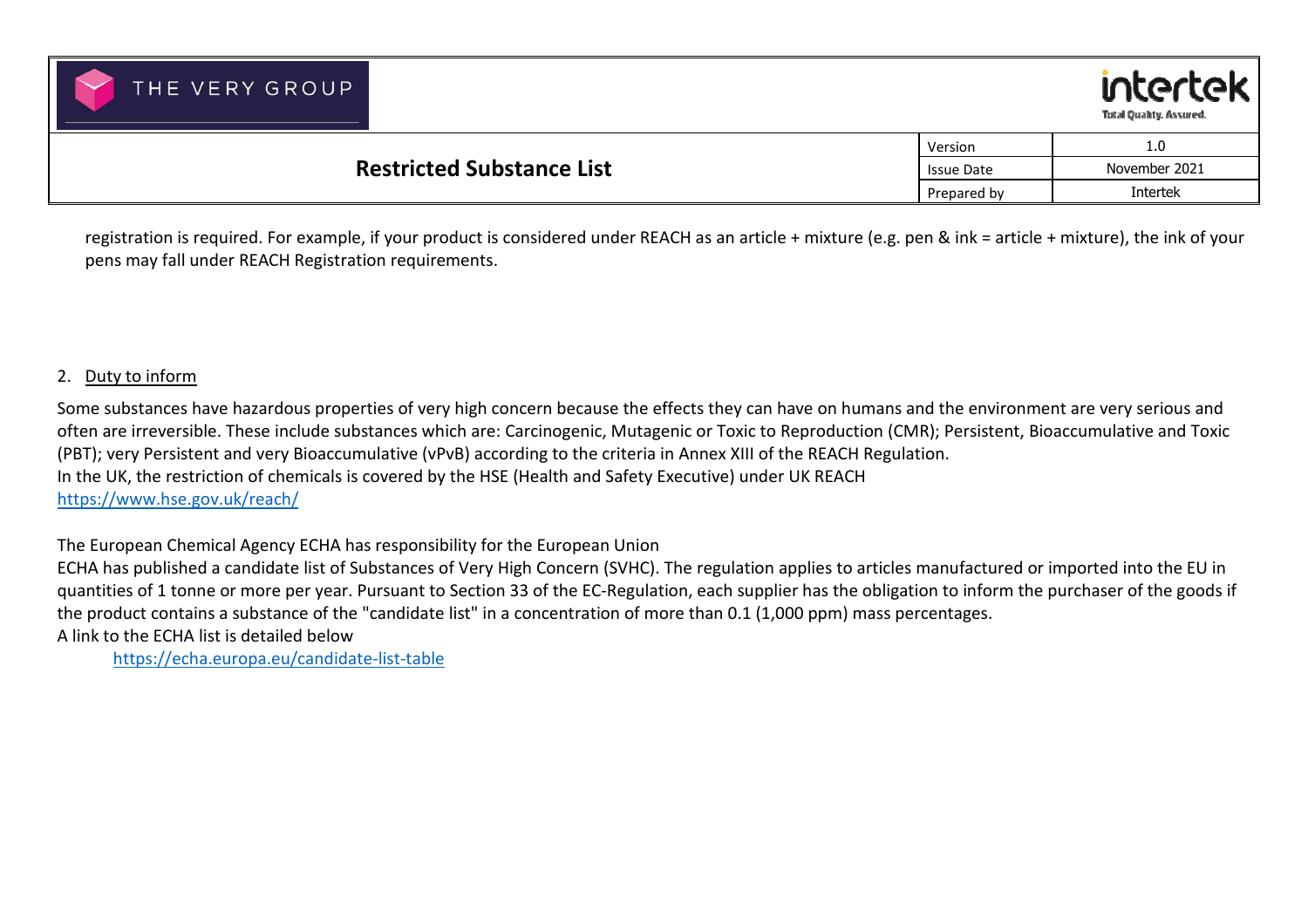



| <b>Restricted Substance List</b> | Version           | 1.0           |
|----------------------------------|-------------------|---------------|
|                                  | <b>Issue Date</b> | November 2021 |
|                                  | Prepared by       | Intertek      |

### 3. Annex XVII Restrictions

Restrictions in REACH Annex XVII can vary from banning of certain substances and permissible limits for other substances in articles. The below information details some of the key risk substances which may be present in textile products. A more detailed summary of chemcials is provided in the RSL (RestrictedSubstance List).

### **3.1. Nonyl Phenyl Ethoxylate (NPEO)**

## **Entry 46, 46a**

NPEO is widely used in textile processing. It is harmful to the environment and has been restricted in textile products which are intended to be washed The restriction in washable items is 100 mg/kg.

## **3.2 Total Cadmium**

## **Entry 23**

Annex XVII restricts cadmium levels in paints, paint on painted articles and metal parts of jewellery, whether accessible or not. The restriction for polymeric and metal parts of jewellery items is 100 mg/kg

### **3.3 Phthalates**

## **Entry 51**

**No articles** shall be placed on the market that contain more than 1000 mg/kg of DIBP either on its own or in combination of any of: DEHP, DBP or BBP. **Entry 52** 

Phthalate restrictions apply to plasticised materials in toys and childcare articles

≤ 1000 mg/kg (sum of DIDP, DINP and DNOP) for plasticised materials in toys and childcare articles which can be placed in the mouth by children

## **Entry 72**

There are further restrictions on phthalates in clothing and similar articles in the CMR restriction of Entry 72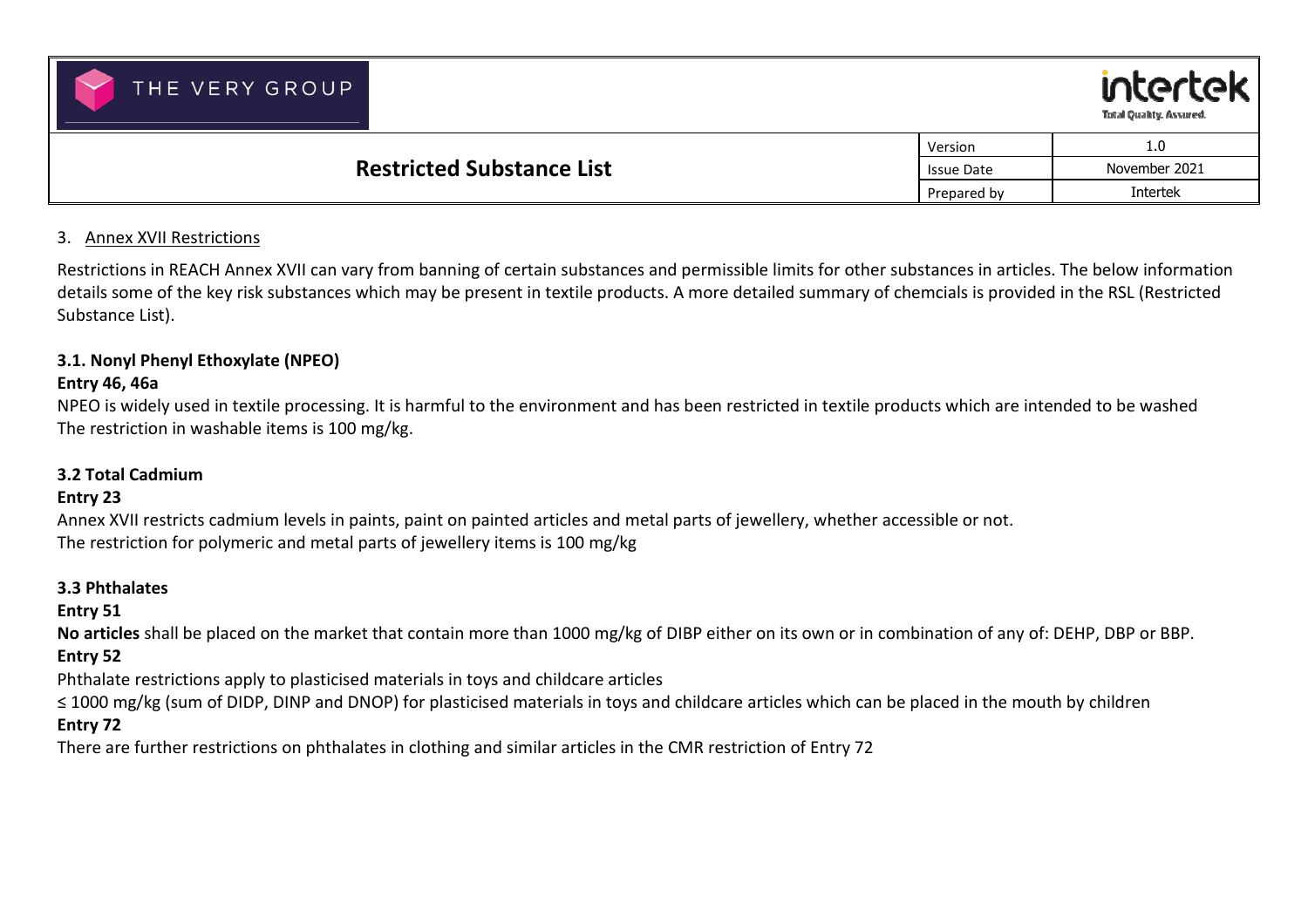



|                                                | Version     | 1.0 <sub>1</sub> |
|------------------------------------------------|-------------|------------------|
| <b>Restricted Substance List</b><br>Issue Date |             | November 2021    |
|                                                | Prepared by | Intertek         |
|                                                |             |                  |

# **3.4. Azo Dyes**

## **Entry 43**

This restriction applies to textile and leather articles which may come into direct and prolonged contact with the human skin or oral cavity. Materials shall not contain azo dyestuffs or azo pigments which can undergo a breakdown under chemically reducing conditions at a level of greater than of 30 mg/kg of any of the restricted aromatic amines.

## **3.5. Nickel release**

## **Entry 23**

The restriction applies to metal components which are to be in direct and prolonged contact with the skinPost assemblies that are intended to be inserted into a pierced part of the human body, must have a nickel release of less than 0.2μg/cm<sup>2</sup>/week Jewellery items which come into direct and prolonged contact with the skin must have a nickel release not exceeding 0.5µg/cm<sup>2</sup>/week. Items which have a non-nickel coating must not exceed 0.5µg/cm²/week for a period of at least two years of normal use of the item.

## **3.6. Total Lead**

## **Entry 63**

Lead is well known toxin which is implicated in the development of brain function. The REACH restriction is 500 mg/kg for items which are small enough to be placed in the mouth of a child and also in jewellery items

## **3.7 Chromium VI (Hexavalent chromium)**

## **Entry 47**

Chromium VI is known to be a carcinogen and is corrosive to the skin sometimes causing skin ulcers. It is associated with the tanning of leather hides. Leather articles or leather parts of articles coming into contact with the skin shall not be placed on the market where they contain chromium VI in concentrations equal to or greater than 3 mg/kg

## **3.8. Formaldehyde**

CMR restriction – Entry 72 Free and hydrolysed formaldehyde is restricted to a limit of 75 mg/kg for items with skin contact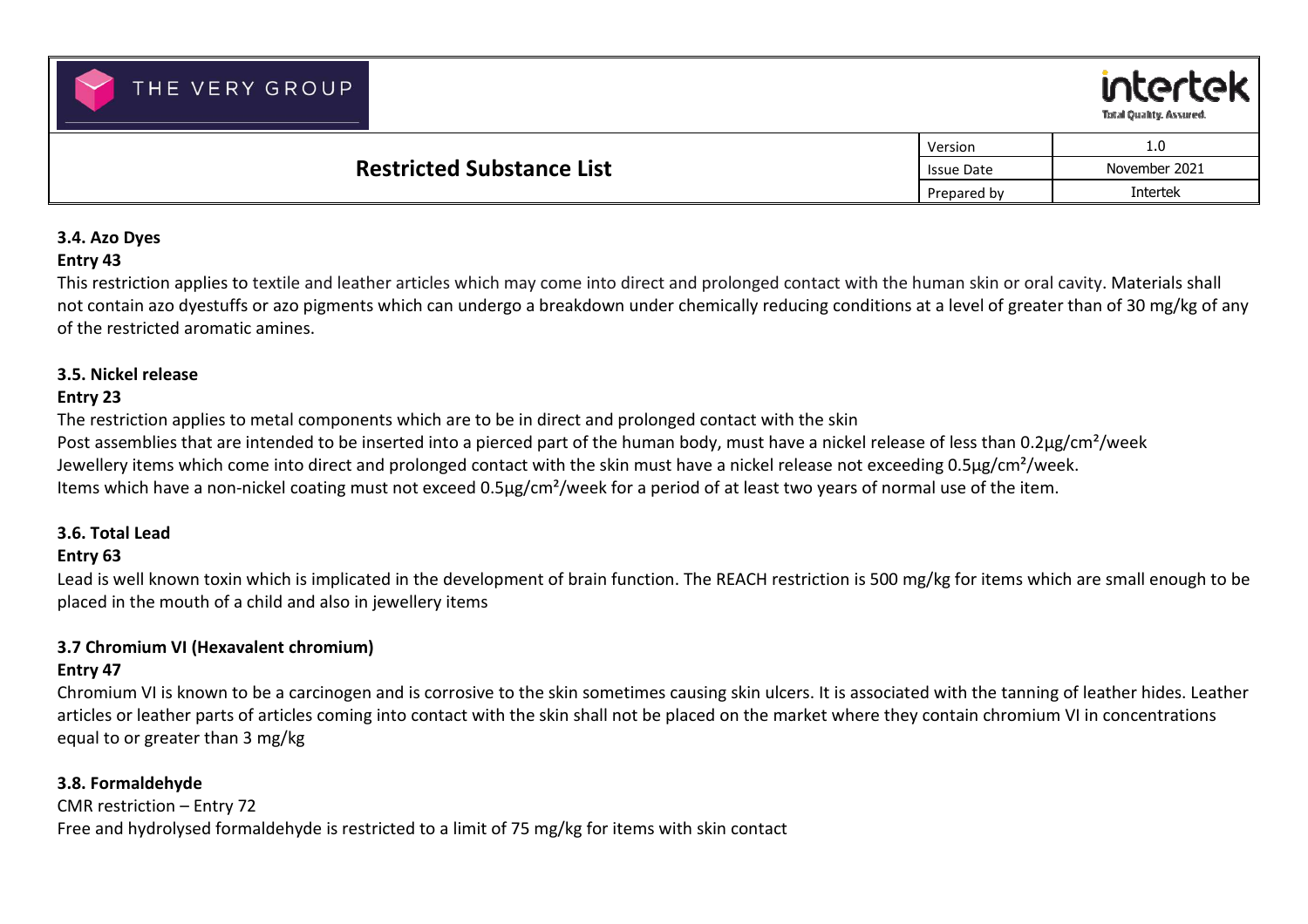



|                                  | Version           | 1.0           |
|----------------------------------|-------------------|---------------|
| <b>Restricted Substance List</b> | <b>Issue Date</b> | November 2021 |
|                                  |                   | Intertek      |

### **3.9 Flame retardants (TRIS, TEPA, PBB) in textiles**

TRIS, TEPA and PBB additives have been used to reduce the flammability of textile articles, such as garments, undergarments and linen, intended to come into contact with the skin. They are considered to be carcinogens. The use of the flame retardants TRIS, TEPA and PBB in textile articles intended for skin contact is prohibited under REACH.

### **3.10. Dimethyl fumarate**

### **Entry 61**

Dimethyl fumarate is most likely to be found in high risk materials such as textiles, foam and wood (usually natural products transported in humid environments). A product or part of the product containing DMFu in a concentration of greater than 0.1 mg/kg is prohibited from being placed or made available on the market.

### **3.11. CMRs In Textiles Entry 72**

This restriction applies to 10 classes of substances which may be present in textiles and are considered to be harmful as CMR substances (carcinogens, mutagens and toxic to reproduction) The substance classes are

- •Metals
- $\bullet$ Aryl amines salts
- $\bullet$ Carcinogenic dyestuffs
- $\bullet$ Formaldehyde
- •Benzene
- $\bullet$ Quinoline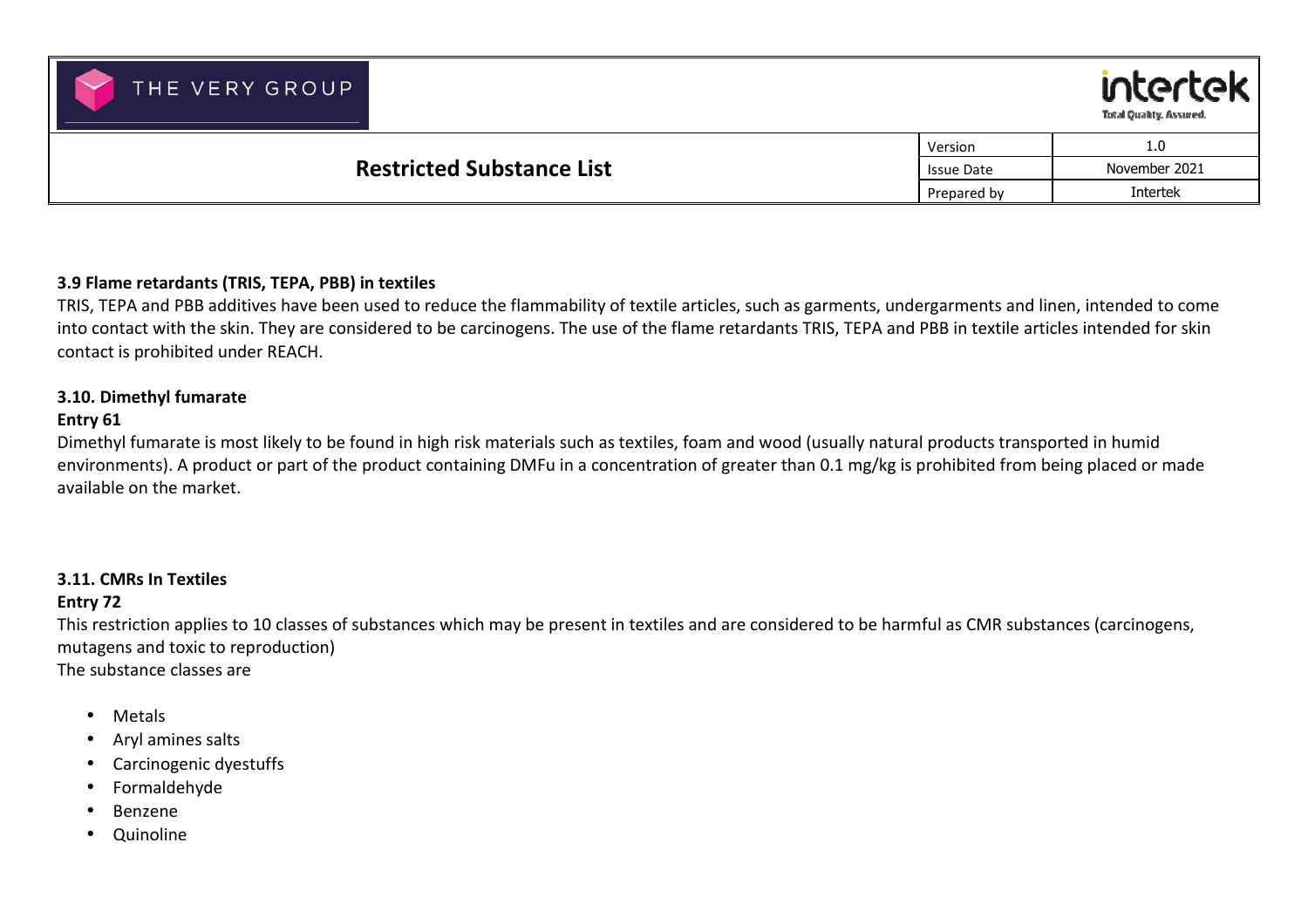



|                                  | Version           | 1.0             |
|----------------------------------|-------------------|-----------------|
| <b>Restricted Substance List</b> | <b>Issue Date</b> | November 2021   |
|                                  | Prepared by       | <b>Intertek</b> |

- •Chlorinated aromatic hydrocarbons
- •Phthalates
- •Solvents (DMAC, DMFa, NMP)
- Polyaromatic hydrocarbons (PAHs)

### **3.12 PFOA in articles and latex printing inks**

PFOA has been used to provide water resistant properties to textiles. They are in articles in a concentration equal to or above 25 ppb (0.025 mg/kg) of PFOA including its salts or 1 000 ppb (1 mg/kg) of one or a combination of PFOA-related substances

PFOS is restricted under the **Persistent Organic Pollutants regulations 2019/1021 (EU) and amendments**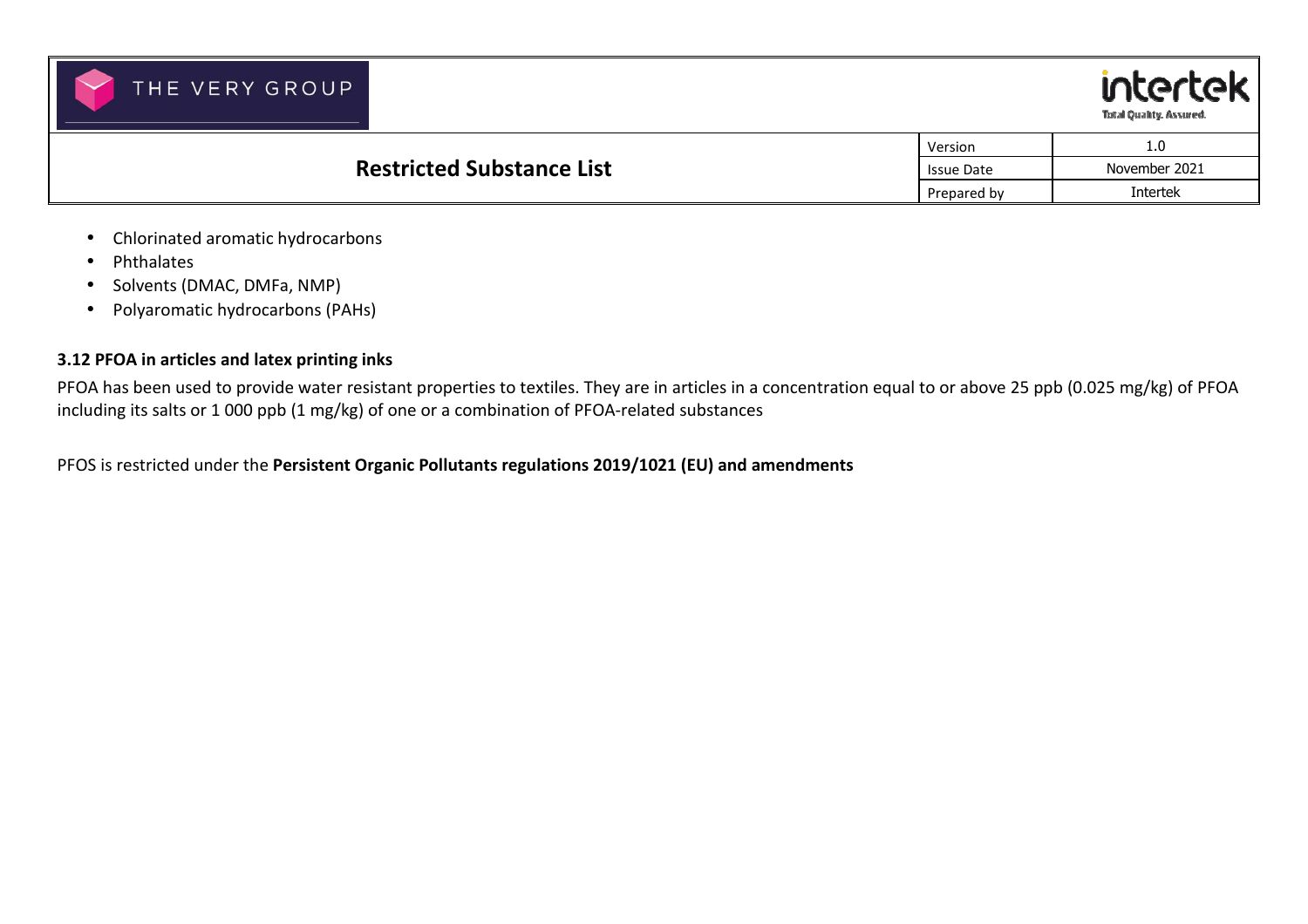

intertek Total Quality, Assured.

|                                  | Version     | <b>L.U</b>    |
|----------------------------------|-------------|---------------|
| <b>Restricted Substance List</b> | Issue Date  | November 2021 |
|                                  | Prepared by | Intertek      |

| 1. Nonylphenol ethoxylates (NPEO) |                        |                     |                                                                      |                                                          |                                                                                                                                   |  |  |
|-----------------------------------|------------------------|---------------------|----------------------------------------------------------------------|----------------------------------------------------------|-----------------------------------------------------------------------------------------------------------------------------------|--|--|
| <b>RESTRICTED SUBSTANCE</b>       | <b>CAS NUMBER</b>      | <b>REQUIREMENT</b>  | <b>TEST METHOD</b>                                                   | <b>MATERIALS OF</b><br><b>CONCERN</b>                    | <b>COMMENTS</b>                                                                                                                   |  |  |
| Nonylphenol ethoxylates<br>(NPEO) | 9016-45-9<br>+ various | $100 \text{ mg/kg}$ | EN ISO<br>18254-1:2016 (textile)<br>EN ISO 18218-1:2015<br>(leather) | Natural fibres<br>and composites with<br>natural fibres. | NPEOs are used as wetting agents and<br>emulsifiers in silk, linen, cotton and leather<br>Restricted in Washable Textile products |  |  |

| 2. Azo Dyestuffs (which by reductive cleavage of one or more azo-groups may release one or more amines listed below) |                   |                    |                                                                   |                                       |                 |                            |                          |  |
|----------------------------------------------------------------------------------------------------------------------|-------------------|--------------------|-------------------------------------------------------------------|---------------------------------------|-----------------|----------------------------|--------------------------|--|
| <b>RESTRICTED SUBSTANCE</b>                                                                                          | <b>CAS NUMBER</b> | <b>REQUIREMENT</b> | <b>TEST METHOD</b>                                                | <b>MATERIALS OF</b><br><b>CONCERN</b> | <b>COMMENTS</b> |                            |                          |  |
| 4-Aminobiphenyl                                                                                                      | $92 - 67 - 1$     |                    | <b>Textile material:</b><br>BS EN ISO 14362-1:2017                |                                       |                 |                            |                          |  |
| Benzidine*                                                                                                           | $92 - 87 - 5$     |                    |                                                                   |                                       |                 |                            |                          |  |
| 4-Chlor-o-toluidine                                                                                                  | $95 - 69 - 2$     |                    | In every case where 4-                                            |                                       |                 |                            |                          |  |
| 2-Naphthylamine                                                                                                      | $91 - 59 - 8$     |                    | aminoazobenzene is                                                |                                       |                 |                            |                          |  |
| o-Aminoazotoluene                                                                                                    | $97 - 56 - 3$     | 20 mg/kg           |                                                                   |                                       |                 | detected (BS EN ISO 14362- | Dyed textile and leather |  |
| 2-Amino-4-nitrotoluene                                                                                               | 99-55-8           |                    | 3:2017                                                            | materials                             |                 |                            |                          |  |
| p-Chloraniline                                                                                                       | 106-47-8          |                    |                                                                   |                                       |                 |                            |                          |  |
| 2,4-Diaminoanisole                                                                                                   | 615-05-4          |                    | Leather material:                                                 |                                       |                 |                            |                          |  |
| $4,4'$ -<br>Diaminodiphenylmethane                                                                                   | 101-77-9          |                    | BS EN ISO 17234-1:2015<br>In cases where 4-<br>aminoazobenzene is |                                       |                 |                            |                          |  |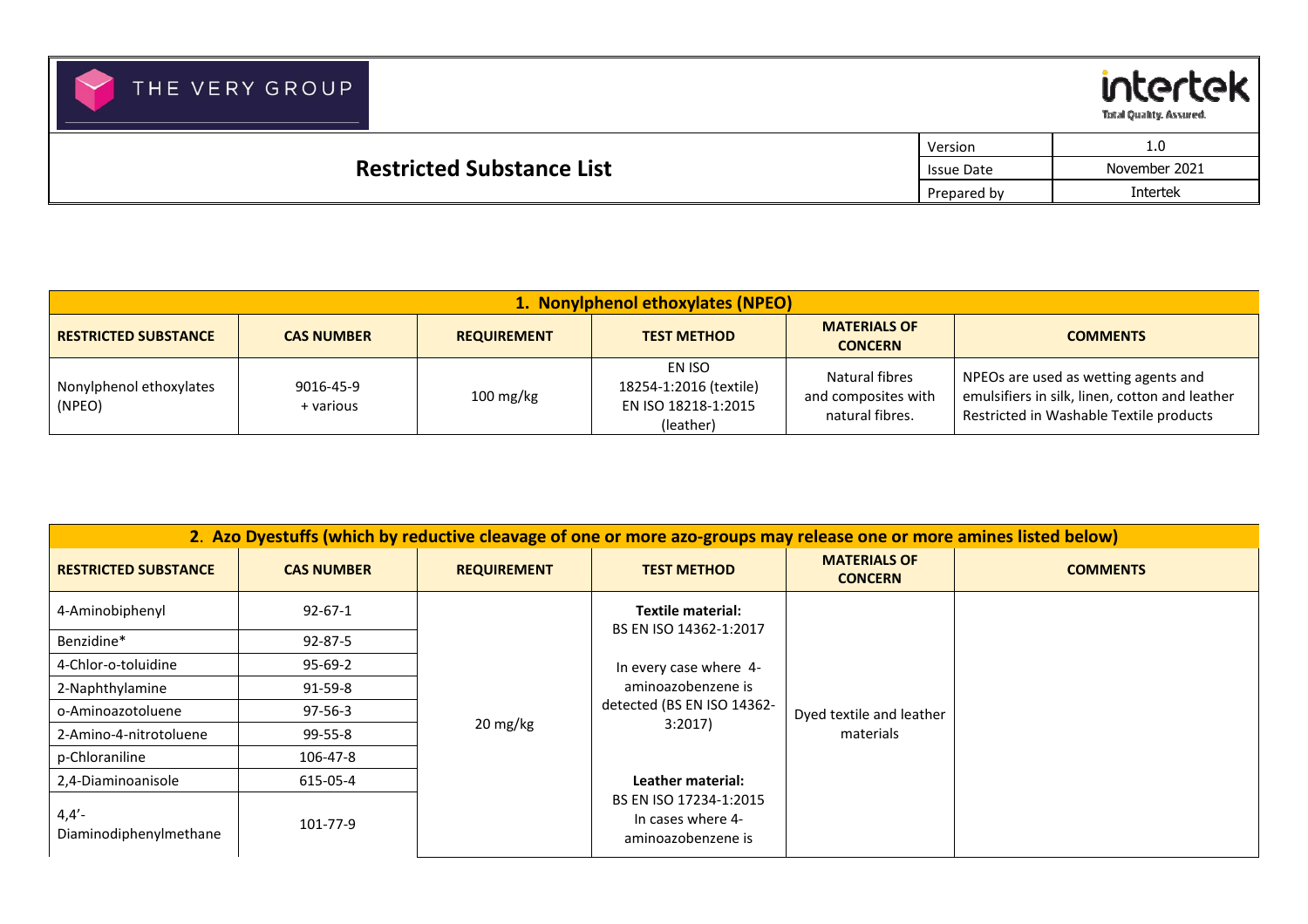

#### **Restricted Substance List**Version 1.0 Issue Date November 2021 Prepared by **Intertek**

| 3,3'-Dichlorbenzidine                         | 91-94-1       |
|-----------------------------------------------|---------------|
| 3,3'-Dimethoxybenzidine                       | 119-90-4      |
| 3,3'-Dimethylbenzidine                        | 119-93-7      |
| 3,3'-Dimethyl-4,4'-<br>diaminodiphenylmethane | 838-88-0      |
| p-Cresidine                                   | 120-71-8      |
| 4,4'-Methylen-bis(2-<br>chloraniline)         | 101-14-4      |
| 4,4'-Oxydianiline                             | 101-80-4      |
| 4,4'-Thiodianiline                            | 139-65-1      |
| o-Toluidine                                   | $95 - 53 - 4$ |
| 2,4-Toluylendiamine                           | 95-80-7       |
| 2,4,5-Trimethylaniline                        | 137-17-7      |
| 2,4-Dimethylaniline (2,4-<br>xylidine)        | $95 - 68 - 1$ |
| 2,6-Dimethylaniline (2,6-<br>xylidine)        | $87 - 62 - 7$ |
| 2-Methoxyaniline (= o-<br>anisidine)          | 90-04-0       |
| 4-Aminoazobenzene *                           | $60 - 09 - 3$ |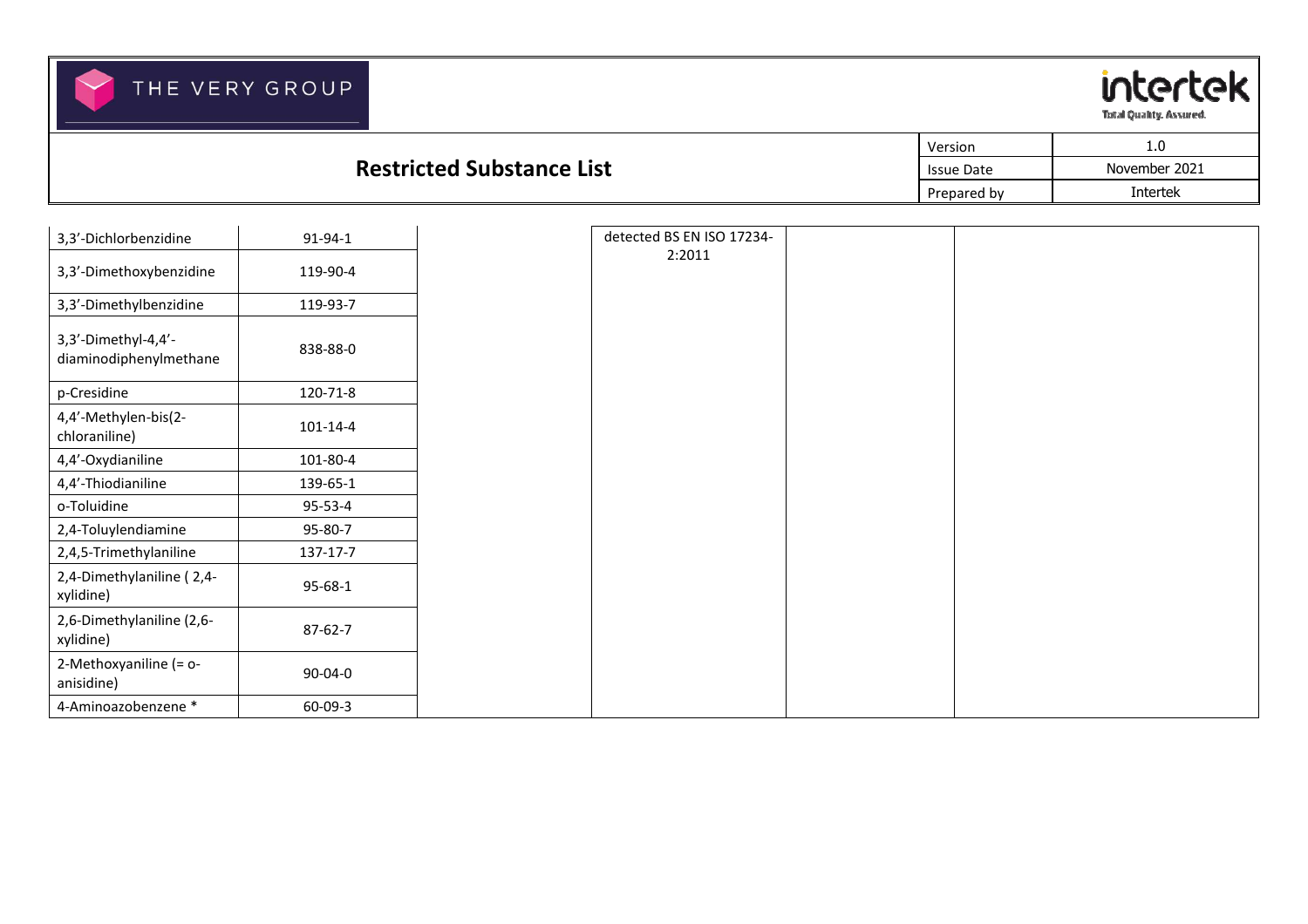Total Quality, Assured.

intertek

|                                  | Version           | 1.0             |
|----------------------------------|-------------------|-----------------|
| <b>Restricted Substance List</b> | <b>Issue Date</b> | November 2021   |
| Prepared by                      |                   | <b>Intertek</b> |

|                                                                        |                   |                    | 3. Chlorinated Organic Carriers/Chlorobenzenes |                                          |                                                                     |
|------------------------------------------------------------------------|-------------------|--------------------|------------------------------------------------|------------------------------------------|---------------------------------------------------------------------|
| <b>RESTRICTED SUBSTANCE</b>                                            | <b>CAS NUMBER</b> | <b>REQUIREMENT</b> | <b>TEST METHOD</b>                             | <b>MATERIALS OF</b><br><b>CONCERN</b>    | <b>COMMENTS</b>                                                     |
| $\alpha, \alpha, \alpha$ -trichlorotoluene;<br>benzotrichloride        | 98-07-7           |                    |                                                | Synthetic fibres<br>and compostites with |                                                                     |
| α-chlorotoluene; benzyl<br>chloride                                    | 100-44-7          | $<$ 1 mg/kg        | DIN 54232:2010                                 | synthetic fibres,<br>blends of wool      | used in batch dyeing of Polyester and<br>Polyester composite fibres |
| $α$ , $α$ , $α$ , $4$ -tetrachlorotoluene;<br>p-chlorobenzotrichloride | 5216-25-1         |                    |                                                | with Polyester                           |                                                                     |

|                                       |                   |                    | <b>4. Chlorinated Paraffins</b> |                                           |                 |
|---------------------------------------|-------------------|--------------------|---------------------------------|-------------------------------------------|-----------------|
| <b>RESTRICTED SUBSTANCE</b>           | <b>CAS NUMBER</b> | <b>REQUIREMENT</b> | <b>TEST METHOD</b>              | <b>MATERIALS OF</b><br><b>CONCERN</b>     | <b>COMMENTS</b> |
| Short chain (C10-C13)<br><b>SCCPs</b> | 85535-84-8        | 1000 mg/kg         | ISO 18219:2015                  | Leather, prints and<br>synthetic leathers |                 |

|                             |                   |                     | <b>5. Chlorinated Phenols</b>                                                        |                                       |                                                                                                                                        |
|-----------------------------|-------------------|---------------------|--------------------------------------------------------------------------------------|---------------------------------------|----------------------------------------------------------------------------------------------------------------------------------------|
| <b>RESTRICTED SUBSTANCE</b> | <b>CAS NUMBER</b> | <b>REQUIREMENT</b>  | <b>TEST METHOD</b>                                                                   | <b>MATERIALS OF</b><br><b>CONCERN</b> | <b>COMMENTS</b>                                                                                                                        |
| Pentachlorophenol           | 87-86-5           | $0.5 \text{ mg/kg}$ | KOH extraction<br>Analysis § 64 LFGB B 82.02-<br>08 or BS EN ISO 17070:2015<br>GC/MS | Leather, silk,<br>Polyester           | leather preservative, to be found also in<br>printed silk, printed Polyester from India as<br>well as in dyed Polyester in dark shades |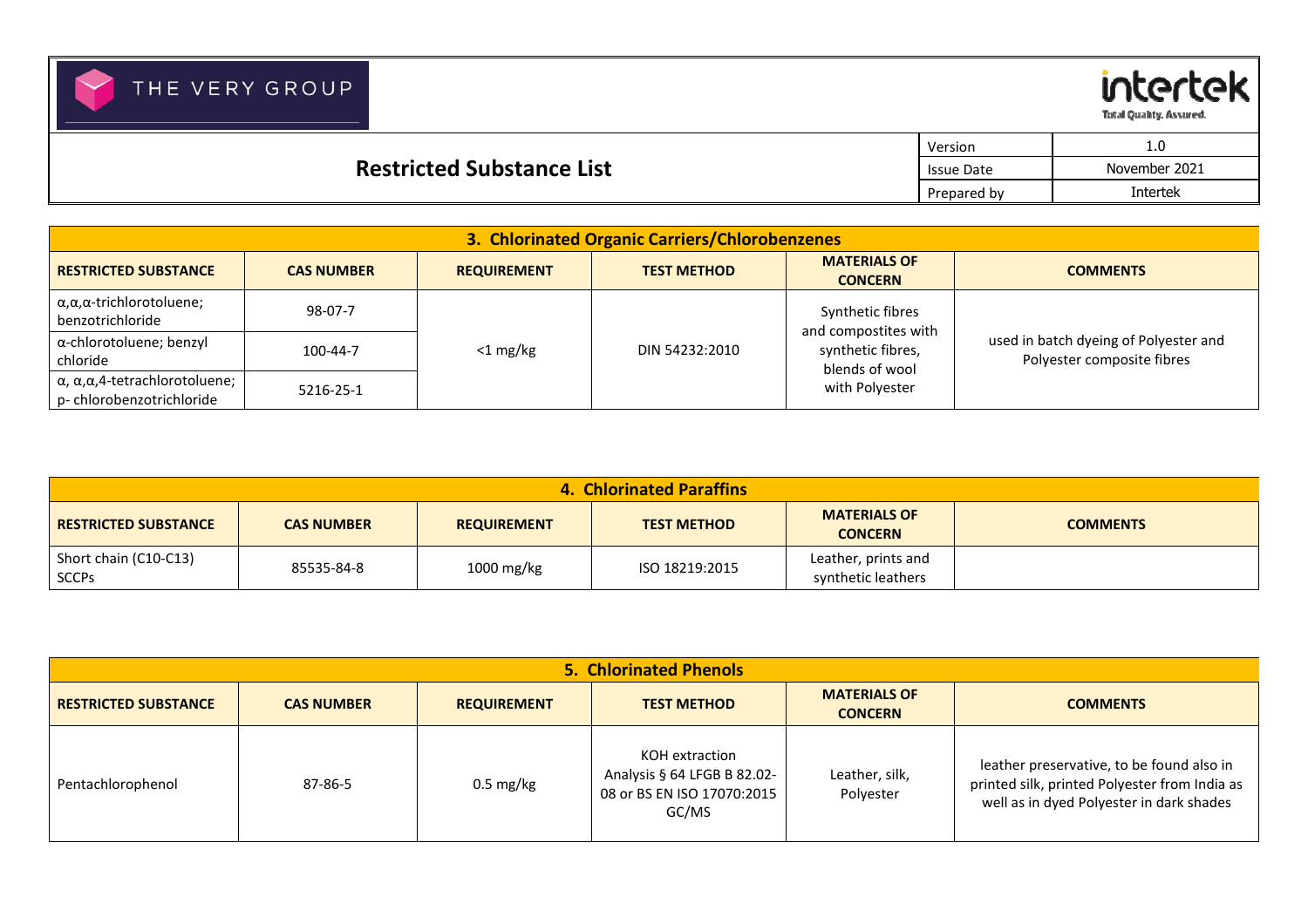intertek Total Quality, Assured.

|                                  | Version           | 1.0             |
|----------------------------------|-------------------|-----------------|
| <b>Restricted Substance List</b> | <b>Issue Date</b> | November 2021   |
|                                  | Prepared by       | <b>Intertek</b> |

|                             |                   |                    | 6. Dimethyl formamide (DMFa) |                                       |                 |
|-----------------------------|-------------------|--------------------|------------------------------|---------------------------------------|-----------------|
| <b>RESTRICTED SUBSTANCE</b> | <b>CAS NUMBER</b> | <b>REQUIREMENT</b> | <b>TEST METHOD</b>           | <b>MATERIALS OF</b><br><b>CONCERN</b> | <b>COMMENTS</b> |
| Dimethylformamide<br>(DMFa) | 68-12-2           | 3000 mg/kg         | ISO/TS 16189: 2013           | PU                                    |                 |

|                             |                   |                     | 7. Dimethyl fumarate (DMFu) |                                       |                                                                                                                                    |
|-----------------------------|-------------------|---------------------|-----------------------------|---------------------------------------|------------------------------------------------------------------------------------------------------------------------------------|
| <b>RESTRICTED SUBSTANCE</b> | <b>CAS NUMBER</b> | <b>REQUIREMENT</b>  | <b>TEST METHOD</b>          | <b>MATERIALS OF</b><br><b>CONCERN</b> | <b>COMMENTS</b>                                                                                                                    |
| Dimethyl fumarate (DMFu)    | 624-49-7          | $0.1 \text{ mg/kg}$ | ISO/TS 16186: 2012          | Leather                               | An fungicide agent which may be used in<br>sachets in packaging to prevent the<br>buildup of mould, especially during<br>shipping. |

|                                     |                       |                    | 8. Disperse Dyes and other dyestuffs |                                                           |                                                                     |
|-------------------------------------|-----------------------|--------------------|--------------------------------------|-----------------------------------------------------------|---------------------------------------------------------------------|
| <b>RESTRICTED SUBSTANCE</b>         | <b>CAS NUMBER</b>     | <b>REQUIREMENT</b> | <b>TEST METHOD</b>                   | <b>MATERIALS OF</b><br><b>CONCERN</b>                     | <b>COMMENTS</b>                                                     |
| Disperse blue 1<br>C.I. Basic Red 9 | 2475-45-8<br>569-61-9 |                    |                                      | Synthetic fibres<br>and                                   | Disperse dyes can be found in synthetic                             |
| C.I. Basic Violet 3                 | 548-62-9              | 50 mg/kg           | DIN 54231:2005                       | blends<br>with<br>synthetic fibres,<br>cellulose actetate | fibres, especially Polyester and are more<br>common in dark fabrics |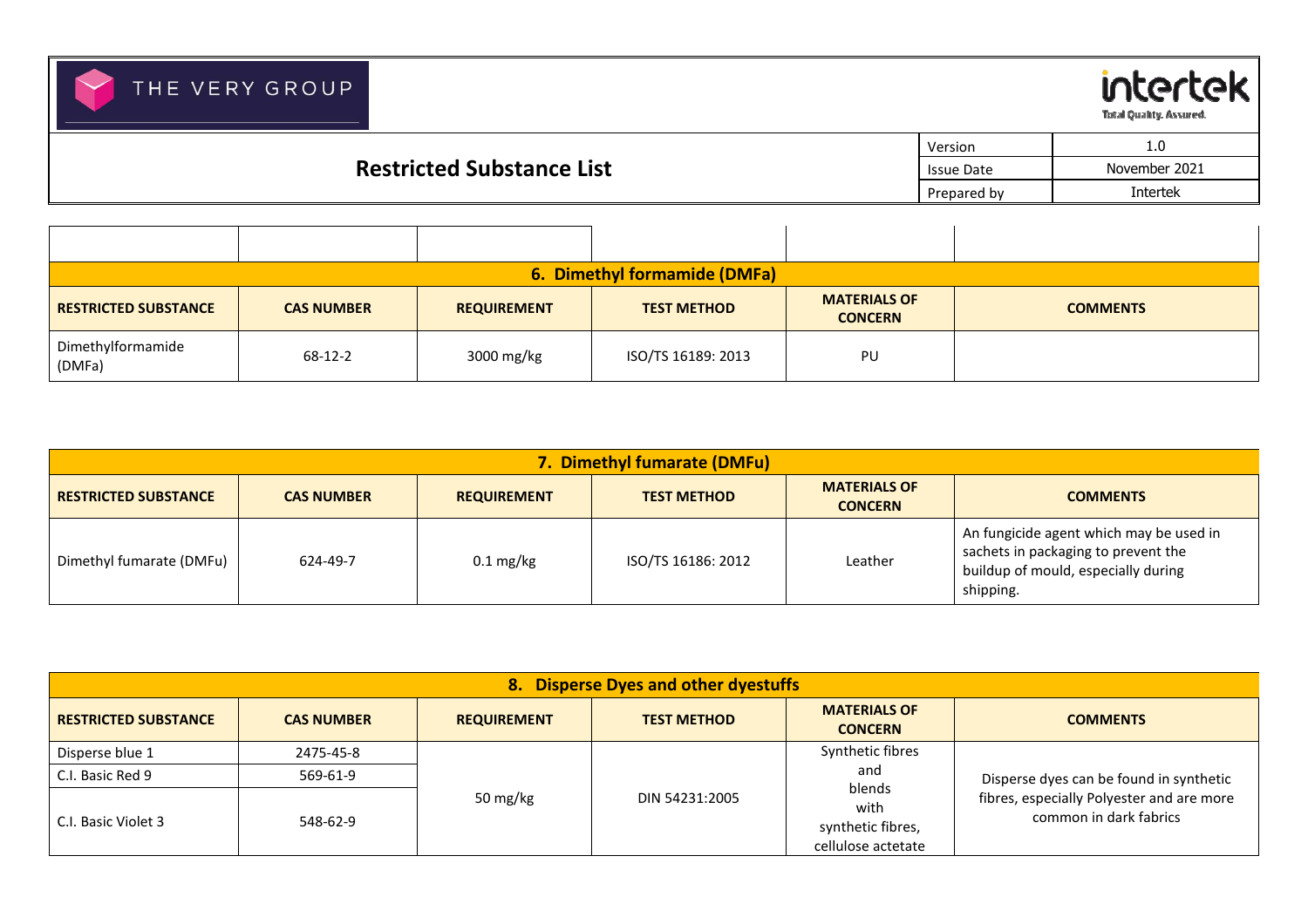



Total Quality, Assured.

|                                  | Version     | 0.1           |
|----------------------------------|-------------|---------------|
| <b>Restricted Substance List</b> | Issue Date  | November 2021 |
|                                  | Prepared by | Intertek      |

|                                      |                   |                    | 9. Dyes - Navy Blue |                                       |                                                                          |
|--------------------------------------|-------------------|--------------------|---------------------|---------------------------------------|--------------------------------------------------------------------------|
| <b>RESTRICTED SUBSTANCE</b>          | <b>CAS NUMBER</b> | <b>REQUIREMENT</b> | <b>TEST METHOD</b>  | <b>MATERIALS OF</b><br><b>CONCERN</b> | <b>COMMENTS</b>                                                          |
| Component 1:<br>C39H23ClCrN7O12S.2Na | 118685-33-9       |                    |                     | Textile                               | Navy blue colorants which are regulated and                              |
| Component 2:<br>C46H30CrN10O20S2.3Na | Not specified     | 50 mg/kg           | DIN 54231:2005      | Textile                               | prohibited from use for dyeing of textiles.<br>Colour Index 611-070-00-2 |

|                                                |                   |                    | <b>10. Flame Retardants</b> |                                       |                                                                                |
|------------------------------------------------|-------------------|--------------------|-----------------------------|---------------------------------------|--------------------------------------------------------------------------------|
| <b>RESTRICTED SUBSTANCE</b>                    | <b>CAS NUMBER</b> | <b>REQUIREMENT</b> | <b>TEST METHOD</b>          | <b>MATERIALS OF</b><br><b>CONCERN</b> | <b>COMMENTS</b>                                                                |
| Tris-(2,3-dibromopropyl)-<br>phosphate (TRIS)  | 126-72-7          |                    |                             |                                       |                                                                                |
| Tris(aziridinyl)-phosphine<br>oxide (TEPA)     | 545-55-1          |                    |                             | Textiles &                            | Findings are rare                                                              |
| Tris $(2 -$<br>chloroethyl)phosphate<br>(TCEP) | 115-96-8          | 10 mg/kg each      | BS EN ISO 17881-2:2016      | plastics                              | Flame-retardant chemicals which are<br>included in this class are rarely used. |
| Bis(2,3-dibromopropyl)<br>phosphate (BDBPP)    | 5412-25-9         |                    |                             |                                       |                                                                                |
| Trixyxlphosphate                               | 25155-23-1        |                    |                             |                                       |                                                                                |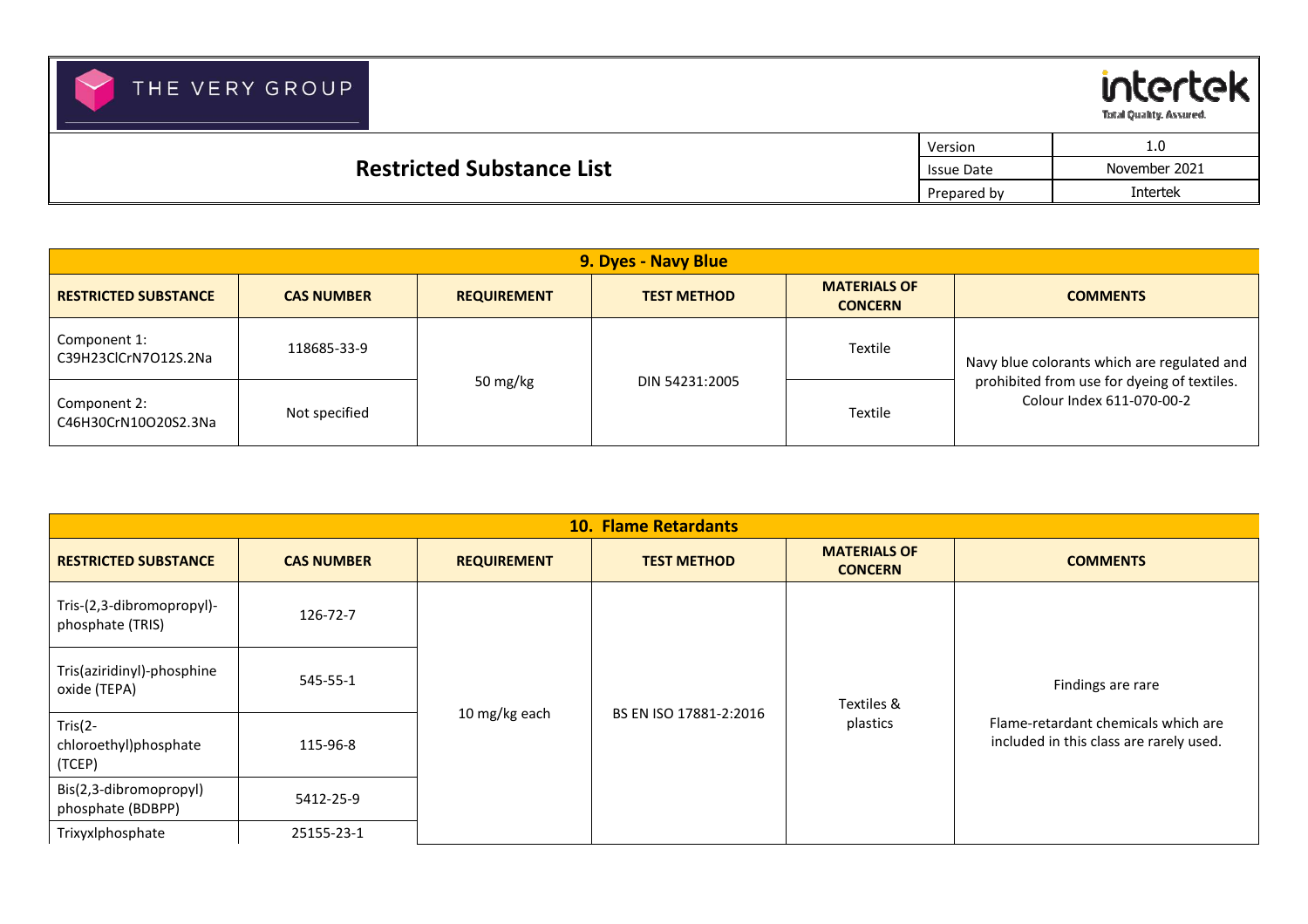

|                                  | Version     | 1.0           |
|----------------------------------|-------------|---------------|
| <b>Restricted Substance List</b> | Issue Date  | November 2021 |
|                                  | Prepared by | Intertek      |

| Bis(2,3-dibromopropyl)<br>phosphate (BDBPP)     | 5412-25-9  |
|-------------------------------------------------|------------|
| Trixyxlphosphate                                | 25155-23-1 |
| Polybromobiphenyls (PBB)                        | 59536-65-1 |
| Octabromodiphenyl Ether                         | 32536-52-0 |
| Tetrabromodiphenyl ether<br>(Tetra BDE)         | 40088-47-9 |
| Pentabromodiphenyl Ether                        | 32534-81-9 |
| Hexabromodiphenyl ether<br>(Hexa BDE)           | 36483-60-0 |
| Heptabromodiphenyl<br>ether (Hepta BDE)         | 68928-80-3 |
| Decabromodiphenyl Ether                         | 1163-19-5  |
| Hexabromocyclododecane                          | 3194-55-6  |
| Tetrabromobisphenol A<br>(TBBP A)               | 79-94-7    |
| 2,2-bis(bromomethyl)-1,3-<br>propanediol (BBMP) | 3296-90-0  |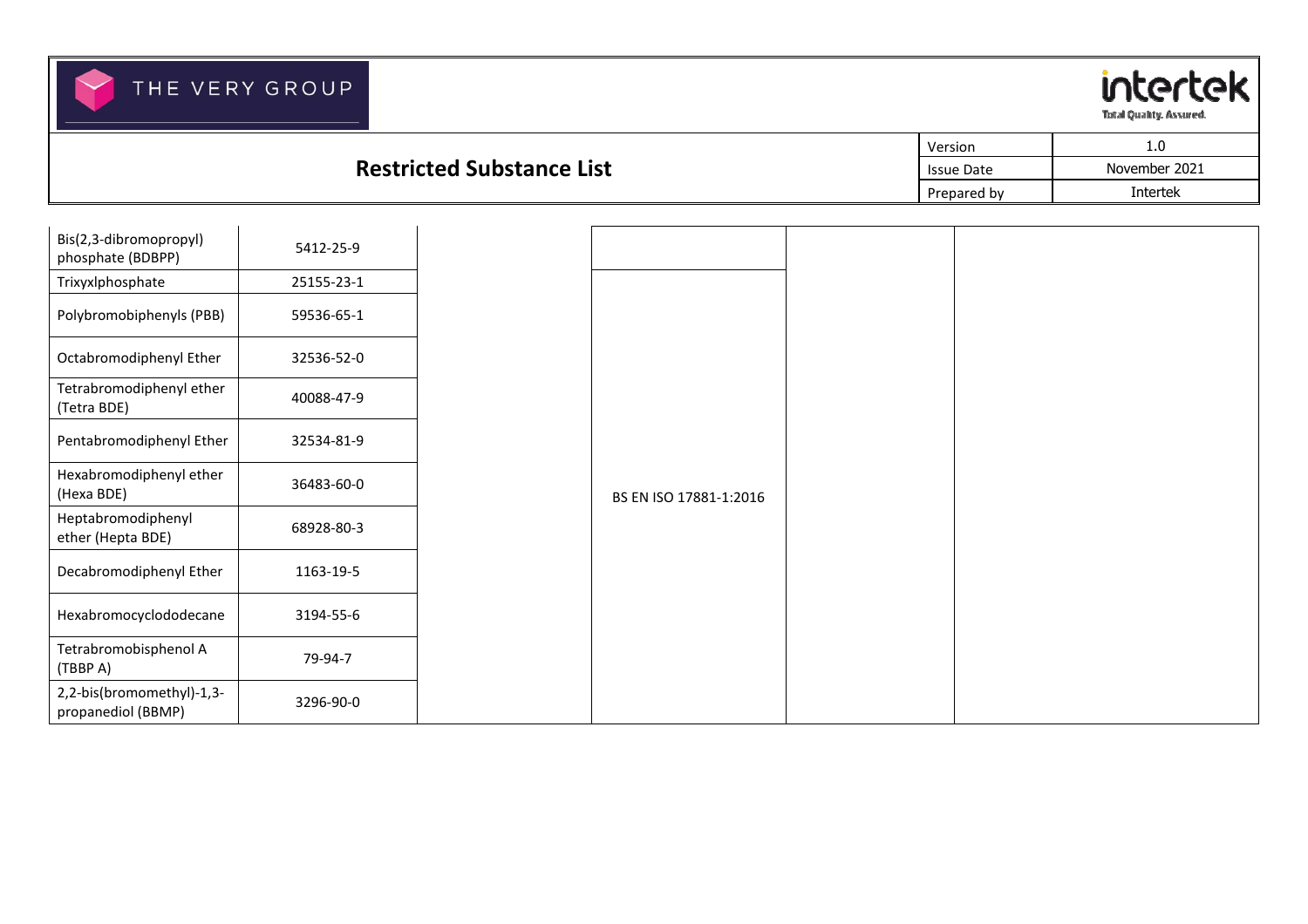

Total Quality, Assured.

|                                                       | Version     | 1.0             |
|-------------------------------------------------------|-------------|-----------------|
| <b>Restricted Substance List</b><br><b>Issue Date</b> |             | November 2021   |
|                                                       | Prepared by | <b>Intertek</b> |

| 11. Formaldehyde            |                   |                                                  |                    |                                                         |                                                                                                            |  |  |
|-----------------------------|-------------------|--------------------------------------------------|--------------------|---------------------------------------------------------|------------------------------------------------------------------------------------------------------------|--|--|
| <b>RESTRICTED SUBSTANCE</b> | <b>CAS NUMBER</b> | <b>REQUIREMENT</b>                               | <b>TEST METHOD</b> | <b>MATERIALS OF</b><br><b>CONCERN</b>                   | <b>COMMENTS</b>                                                                                            |  |  |
| Formaldehyde                | $50-00-0$         | Textiles with direct<br>skin contact<br>75 mg/kg | BS EN ISO 14184-1  | Natural fibres and<br>composites with<br>natural fibres | Formaldehyde resins are commonly used to<br>suppress wrinkling and shrinking or<br>for pleating (plissees) |  |  |
|                             |                   | Leather:<br>75 mg/kg                             | BS EN ISO 17226-1  | Leather                                                 | used as preservative                                                                                       |  |  |

| 12. Metals - Extractable    |                   |                                     |                                      |                                       |                 |  |
|-----------------------------|-------------------|-------------------------------------|--------------------------------------|---------------------------------------|-----------------|--|
| <b>RESTRICTED SUBSTANCE</b> | <b>CAS NUMBER</b> | <b>LIMIT VALUE</b><br><b>Adults</b> | <b>TEST METHOD</b>                   | <b>MATERIALS OF</b><br><b>CONCERN</b> | <b>COMMENTS</b> |  |
| Arsenic                     | 7440-38-2         | $1.0$ mg/kg                         |                                      |                                       |                 |  |
| Cadmium                     | 7440-43-9         | $1.0$ mg/kg                         | Textiles: BS EN 16711-<br>2:2015     |                                       |                 |  |
| Chromium VI (Chromate)      | 18540-29-9        | $1.0$ mg/kg                         | Leather: DIN EN ISO 17072-<br>1:2017 | Textiles/Footwear                     |                 |  |
| Lead                        | 7439-92-1         | $1.0$ mg/kg                         |                                      |                                       |                 |  |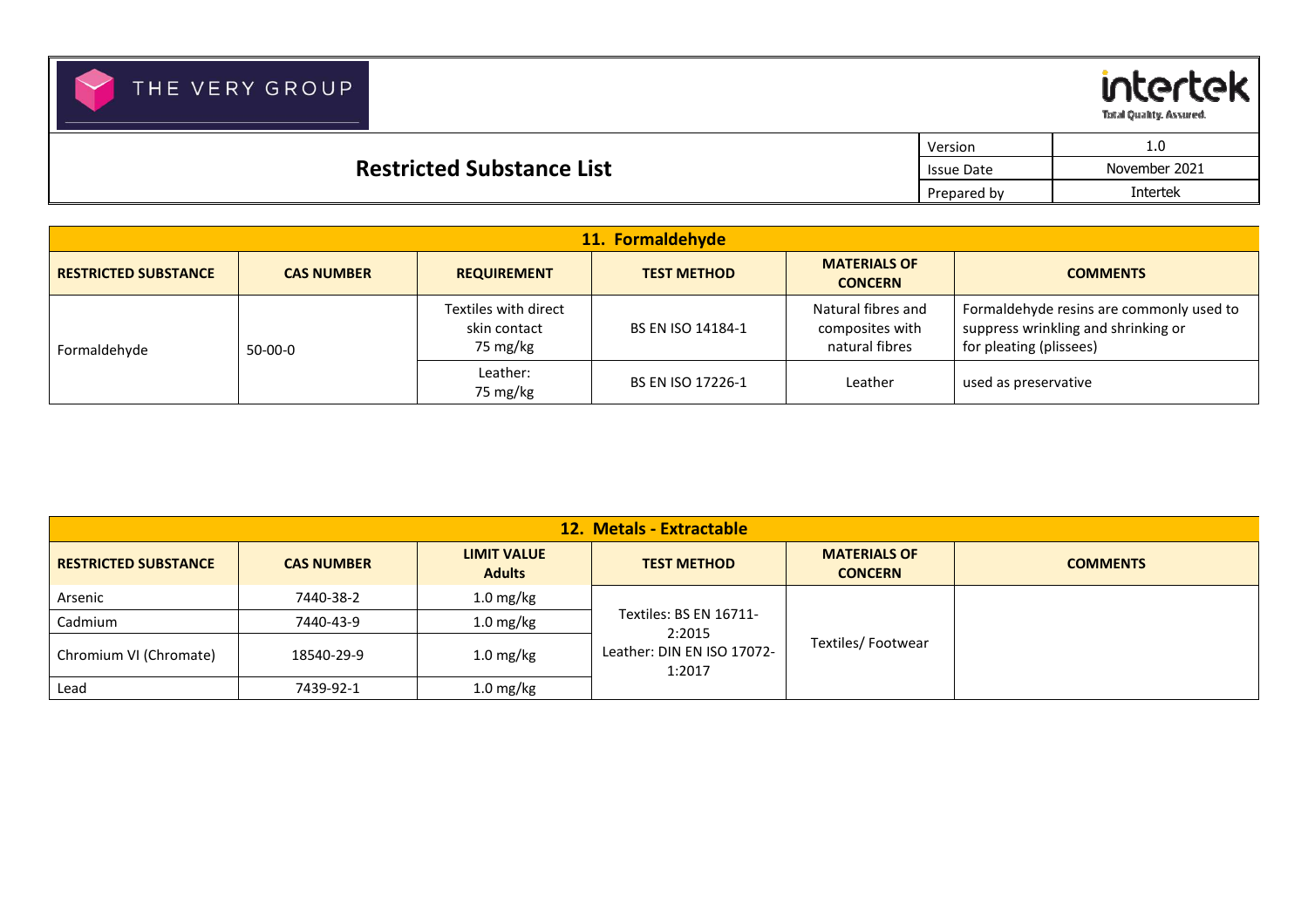

Total Quality, Assured.

|                                  | Version           | 1.0           |
|----------------------------------|-------------------|---------------|
| <b>Restricted Substance List</b> | <b>Issue Date</b> | November 2021 |
|                                  | Prepared by       | Intertek      |

| 13. Metals - Total          |                   |                                                         |                                                                |                                       |                 |  |  |
|-----------------------------|-------------------|---------------------------------------------------------|----------------------------------------------------------------|---------------------------------------|-----------------|--|--|
| <b>RESTRICTED SUBSTANCE</b> | <b>CAS NUMBER</b> | <b>REQUIREMENT</b>                                      | <b>TEST METHOD</b>                                             | <b>MATERIALS OF</b><br><b>CONCERN</b> | <b>COMMENTS</b> |  |  |
| Lead                        | 7439-92-1         | Substrate - 100 mg/kg<br>Surface coatings - 90<br>mg/kg | EN 16711-1:<br>Total digestion method and<br>analysis with ICP |                                       | all articles.   |  |  |
| Cadmium                     | 7440-43-9         | 100 mg/kg                                               |                                                                |                                       | all articles    |  |  |

| <b>14. Metals - Others</b>  |                   |                    |                                                                                |                                       |                       |  |
|-----------------------------|-------------------|--------------------|--------------------------------------------------------------------------------|---------------------------------------|-----------------------|--|
| <b>RESTRICTED SUBSTANCE</b> | <b>CAS NUMBER</b> | <b>REQUIREMENT</b> | <b>TEST METHOD</b>                                                             | <b>MATERIALS OF</b><br><b>CONCERN</b> | <b>COMMENTS</b>       |  |
| Chromium VI (Chromate)      | 18540-29-9        | 3 mg/kg            | ISO 17075-1: 2017 with<br>ageing (80°C for 24 hours at $ $<br>less than 5% RH) | Leather                               | Leather (after aging) |  |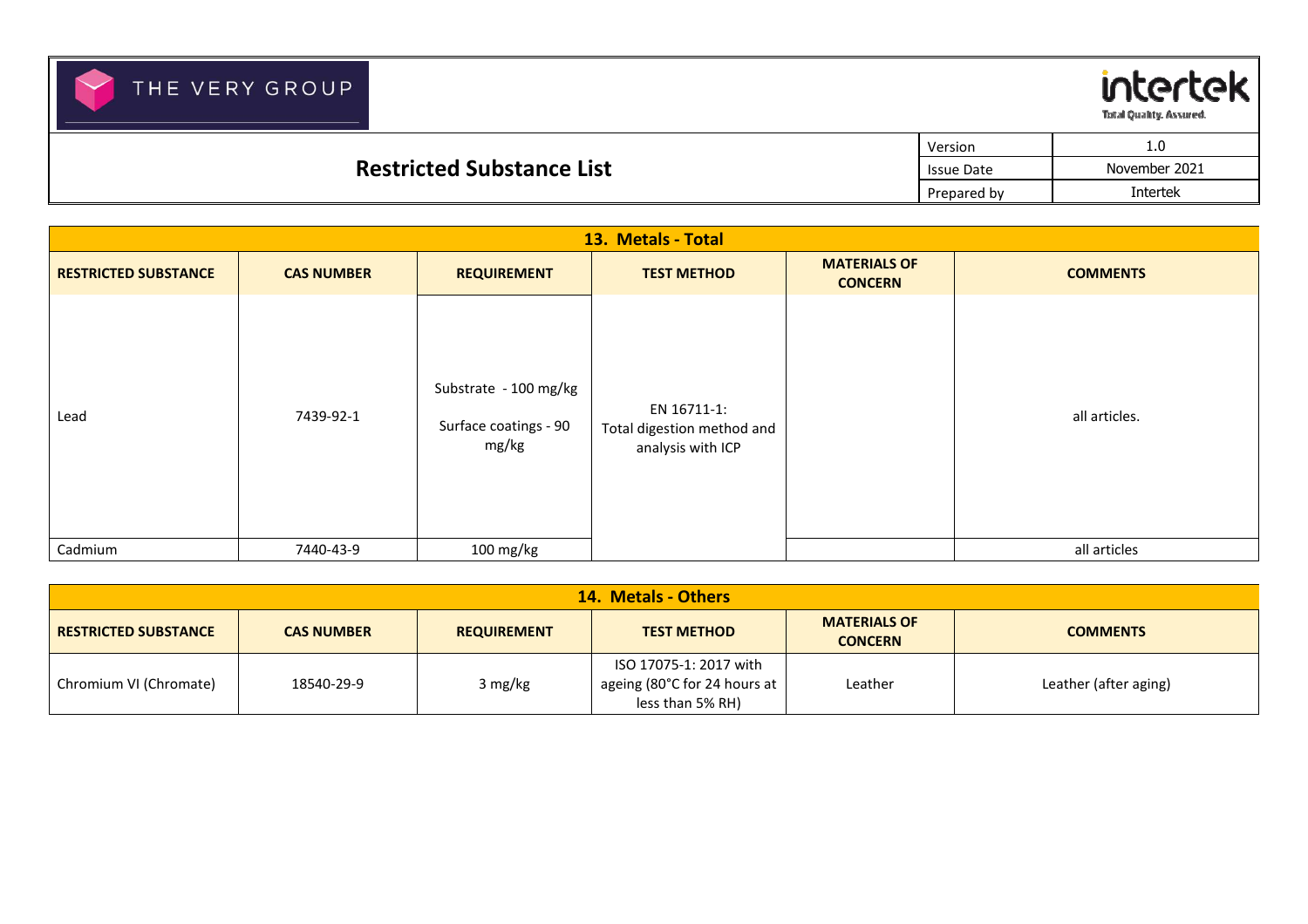

|                                                       | Version     | 1.0             |
|-------------------------------------------------------|-------------|-----------------|
| <b>Restricted Substance List</b><br><b>Issue Date</b> |             | November 2021   |
|                                                       | Prepared by | <b>Intertek</b> |
|                                                       |             |                 |

| Nickel release | 7440-02-0 | 0,88 $\mu$ g/cm <sup>2</sup> /week (non<br>piercing item);<br>$0.35 \,\mathrm{\mu g/cm}$ 2/week<br>(piercing item) | BS EN 1811:2011+A1:2015<br>BS EN 12472:2020 | Metal parts | Metal components and accessories, jewellery  <br>with prolonged skin contact |
|----------------|-----------|--------------------------------------------------------------------------------------------------------------------|---------------------------------------------|-------------|------------------------------------------------------------------------------|
|----------------|-----------|--------------------------------------------------------------------------------------------------------------------|---------------------------------------------|-------------|------------------------------------------------------------------------------|

| <b>15. Organotin Compounds</b>   |                   |                                 |                    |                                          |                    |  |  |
|----------------------------------|-------------------|---------------------------------|--------------------|------------------------------------------|--------------------|--|--|
| <b>RESTRICTED SUBSTANCE</b>      | <b>CAS NUMBER</b> | <b>REQUIREMENT</b>              | <b>TEST METHOD</b> | <b>MATERIALS OF</b><br><b>CONCERN</b>    | <b>COMMENTS</b>    |  |  |
| Tributyl tin<br>(TBT)+compounds  | various           | 1000 mg/kg                      |                    |                                          |                    |  |  |
| Dibutyl tin (DBT)                | various           |                                 |                    | PU items, plastic                        | Prints, adhesives, |  |  |
| Dioctyl tin (DOT) +<br>compounds | various           | ISO/TS 16179:2012<br>1000 mg/kg | accessories        | PU, silicon (zipper pullers)<br>lacquers |                    |  |  |
| Triphenyltin (TPhT)<br>compounds | various           |                                 |                    |                                          |                    |  |  |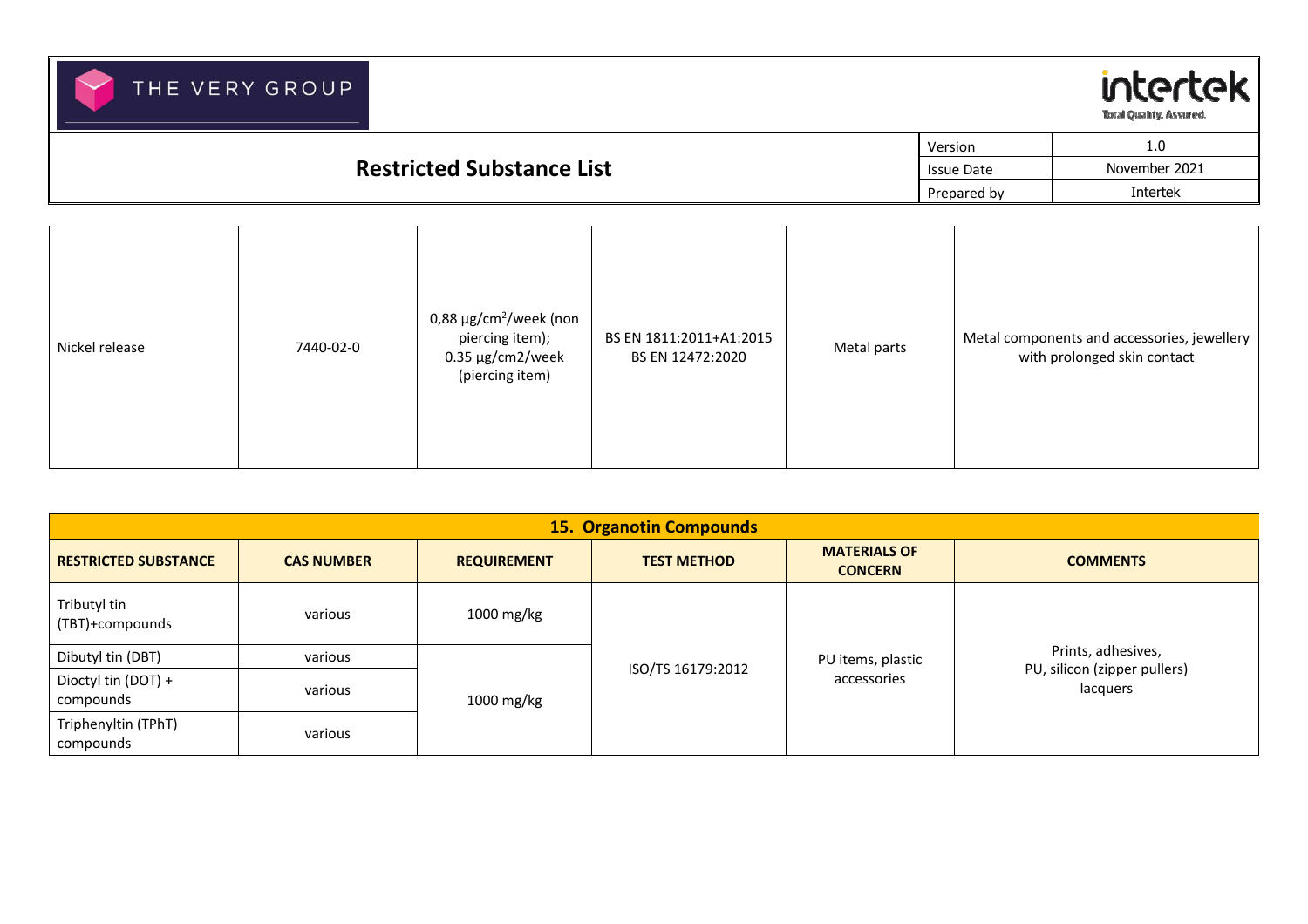**Total Quality, Assured.** 

intertek

|                                  | Version           | 1.0           |
|----------------------------------|-------------------|---------------|
| <b>Restricted Substance List</b> | <b>Issue Date</b> | November 2021 |
|                                  | Prepared by       | Intertek      |

| <b>16. Perfluorinated Compounds</b>                                |                   |                    |                    |                                                          |                                            |  |
|--------------------------------------------------------------------|-------------------|--------------------|--------------------|----------------------------------------------------------|--------------------------------------------|--|
| <b>RESTRICTED SUBSTANCE</b>                                        | <b>CAS NUMBER</b> | <b>REQUIREMENT</b> | <b>TEST METHOD</b> | <b>MATERIALS OF</b><br><b>CONCERN</b>                    | <b>COMMENTS</b>                            |  |
| Perfluoro octane<br>sulphonate<br>(PFOS) and related<br>substances | Various           | $1 \mu g/m^2$      | CEN/TS             | stain and/or water<br>repellent finished<br>textiles and | Test only necessary if the product has DWR |  |
| Perfluoro octanoic acid<br>(PFOA) and related<br>substances        | Various           |                    | 15968:2014         | leathers                                                 | finish                                     |  |

| 17. Phthalates                            |                   |                                            |                                          |                                       |                 |  |  |                                                            |                                                |                                                                   |
|-------------------------------------------|-------------------|--------------------------------------------|------------------------------------------|---------------------------------------|-----------------|--|--|------------------------------------------------------------|------------------------------------------------|-------------------------------------------------------------------|
| <b>RESTRICTED SUBSTANCE</b>               | <b>CAS NUMBER</b> | <b>REQUIREMENT</b>                         | <b>TEST METHOD</b>                       | <b>MATERIALS OF</b><br><b>CONCERN</b> | <b>COMMENTS</b> |  |  |                                                            |                                                |                                                                   |
| Dibutylphthalate (DBP)                    | 84-74-2           |                                            |                                          |                                       |                 |  |  |                                                            |                                                |                                                                   |
| Benzylbutylphthalate (BBP)                | 85-68-7           |                                            | Textiles with prints and<br>EN ISO 14389 |                                       |                 |  |  |                                                            |                                                |                                                                   |
| Bis-(2-ethylhexyl)phthalate<br>$(DEHP)$ * | 117-81-7          | 500 mg/kg each or sum<br>of all 1000 mg/kg |                                          |                                       |                 |  |  | all other articles:<br>solvent extraction with<br>toluene- | PU and PVC plastics,<br>prints,<br>accessories | Widely used in prints and coatings and in<br>plasticised polymers |
| Di-n-octylphthalate<br>(DNOP)             | 117-84-0          |                                            | GC/MS                                    |                                       |                 |  |  |                                                            |                                                |                                                                   |
| Diisononylphthalate (DINP)                | 28553-12-0        |                                            |                                          |                                       |                 |  |  |                                                            |                                                |                                                                   |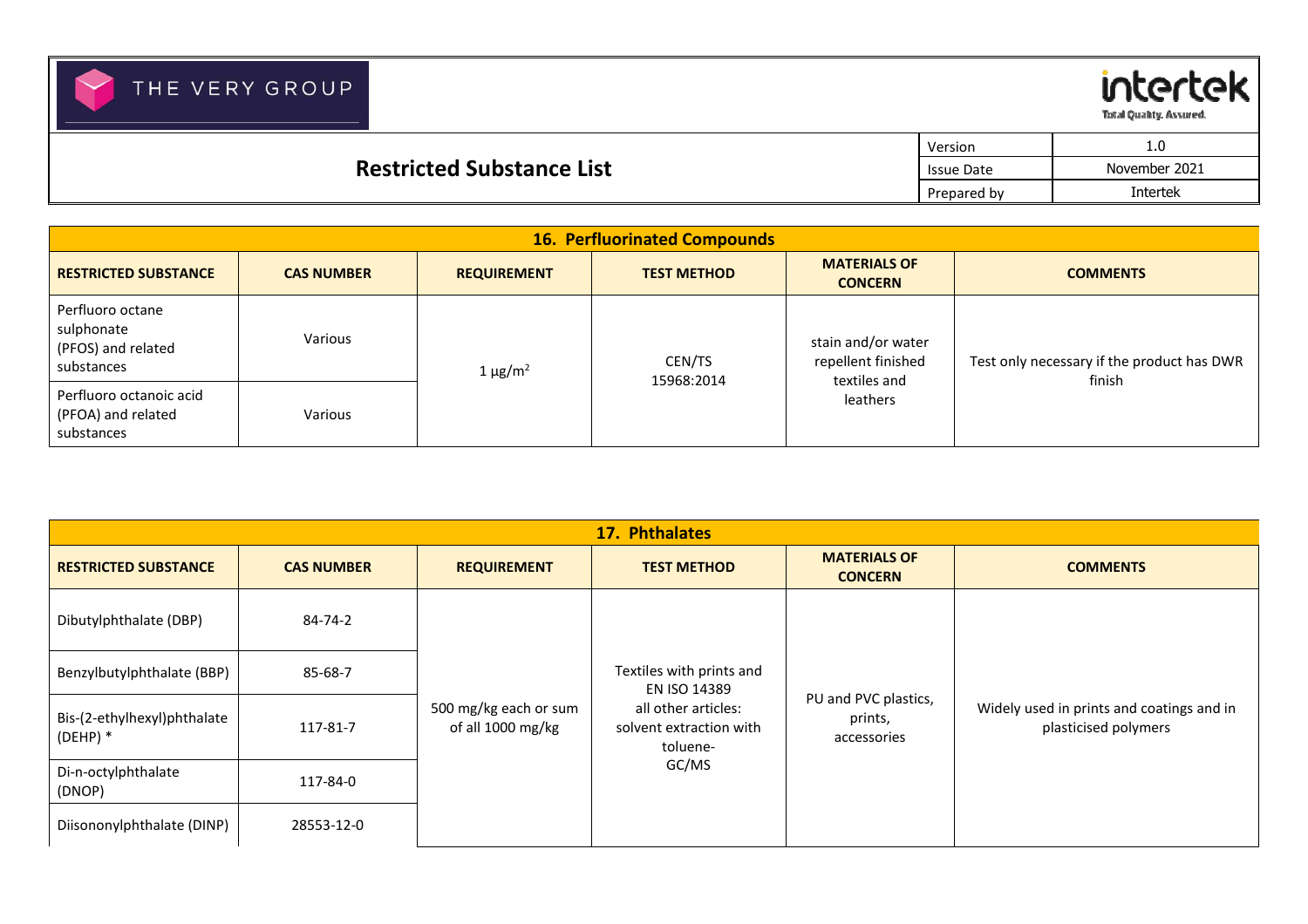

|                                  | Version           | 1.0           |
|----------------------------------|-------------------|---------------|
| <b>Restricted Substance List</b> | <b>Issue Date</b> | November 2021 |
|                                  | Prepared by       | Intertek      |

| Diisodecylphthalate (DIDP)                                                                | 26761-40-0  |
|-------------------------------------------------------------------------------------------|-------------|
| Di-iso-butylphthalate<br>(DIBP)                                                           | 84-69-5     |
| $1,2-$<br>Benzenedicarboxylicacid,<br>di-C7-11-branched and<br>linear alkyl esters (DIHP) | 68515-42-4  |
| $1,2-$<br>Benzenedicarboxylicsäure,<br>di-C6-8-branched alkyl<br>esters, C7-rich (DHNUP)  | 71888-89-6  |
| $Big(2 -$<br>methoxyethyl)phthalate                                                       | 117-82-8    |
| Diisopentylphthalate                                                                      | 605-50-5    |
| n-Pentyl-<br>isopentylphthalate                                                           | 776297-69-9 |
| 1,2-Benzenedicarboxylic<br>acid, dipentylester,<br>branched and linear                    | 84777-06-0  |
| 1.2-benzenedicarboxylic<br>acid, di-C6-C10 alkyl esters                                   | 68515-51-5  |
| 1.2-benzenedicarboxylic<br>acid, mixed decyl and hexyl<br>and octyl diesters              | 68648-93-1  |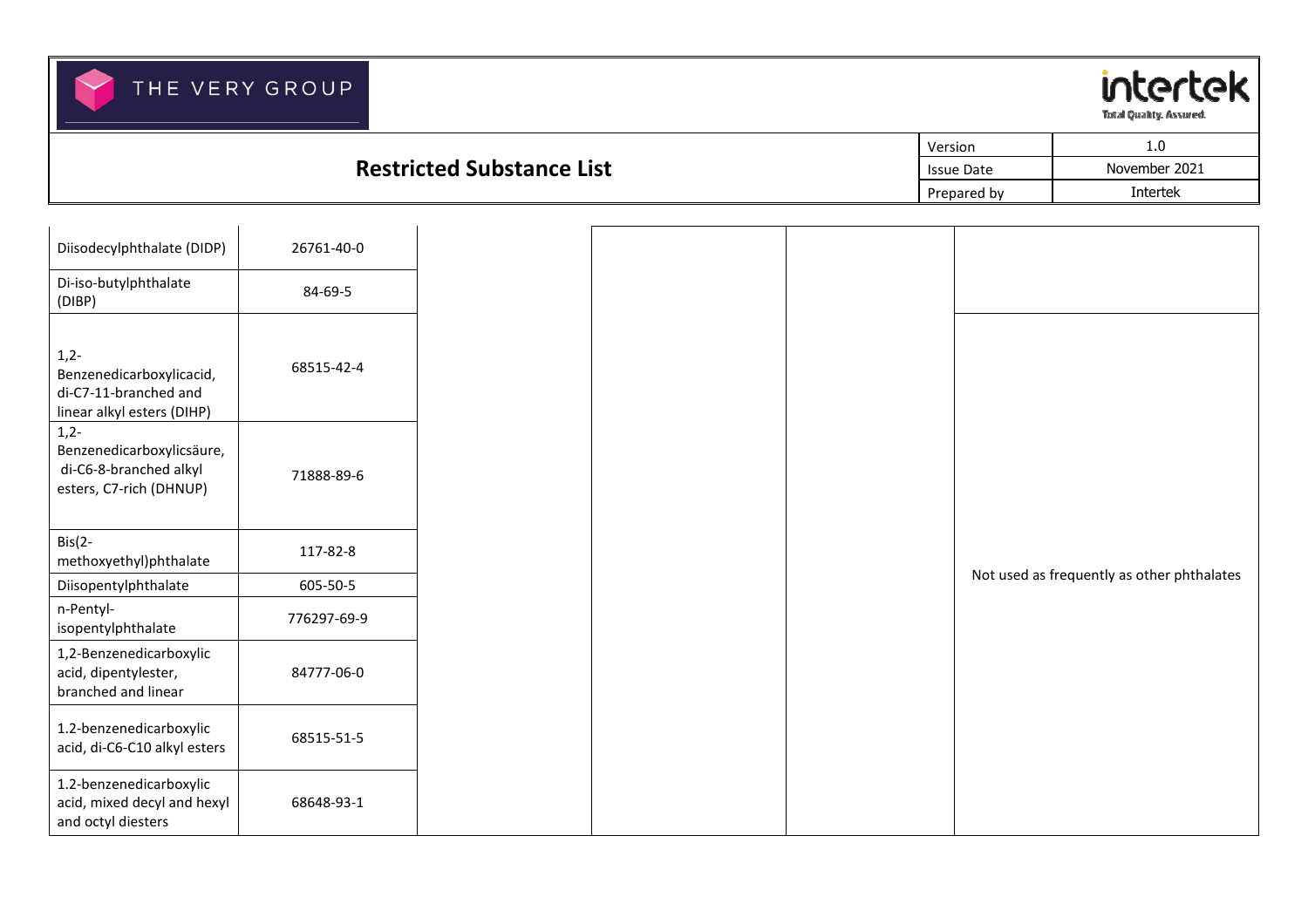

Dihexylphthalate (DnHP) 84-75-3

Chrysene 218-01-9 Di benz[a,h]anthracene 53-70-3



| <b>Restricted Substance List</b> |          |  |             | Version<br><b>Issue Date</b> | 1.0<br>November 2021 |
|----------------------------------|----------|--|-------------|------------------------------|----------------------|
|                                  |          |  | Prepared by | <b>Intertek</b>              |                      |
| Dipentylphthalate (DPP)          | 131-18-0 |  |             |                              |                      |

|                             |                   |                    | 18. Polycyclic Aromatic Hydrocarbons (PAH) |                                       |                                             |
|-----------------------------|-------------------|--------------------|--------------------------------------------|---------------------------------------|---------------------------------------------|
| <b>RESTRICTED SUBSTANCE</b> | <b>CAS NUMBER</b> | <b>REQUIREMENT</b> | <b>TEST METHOD</b>                         | <b>MATERIALS OF</b><br><b>CONCERN</b> | <b>COMMENTS</b>                             |
| Benzo[a]anthracene          | $56 - 55 - 3$     |                    |                                            |                                       |                                             |
| Benzo[a]pyrene              | $50-32-8$         |                    |                                            |                                       |                                             |
| Benzo[b]fluoranthene        | 205-99-2          |                    |                                            | Rubber, black plastics,               | May be found in rubber, plastics, lacquers  |
| Benzo[e]pyrene              | 192-97-2          | each PAH:          | ZEK 01.4-08                                | black                                 | and coatings. PAHs are often found in the   |
| Benzo[j]fluoranthene        | $205 - 82 - 3$    | $1,0$ mg/kg        | (= AfPS GS 2014:01 PAK)                    | lacquered items, black                | outsoles of footwear and in printing pastes |
| Benzo[k]fluoranthene        | 207-08-9          |                    |                                            | synthetic fibres                      | for screen prints.                          |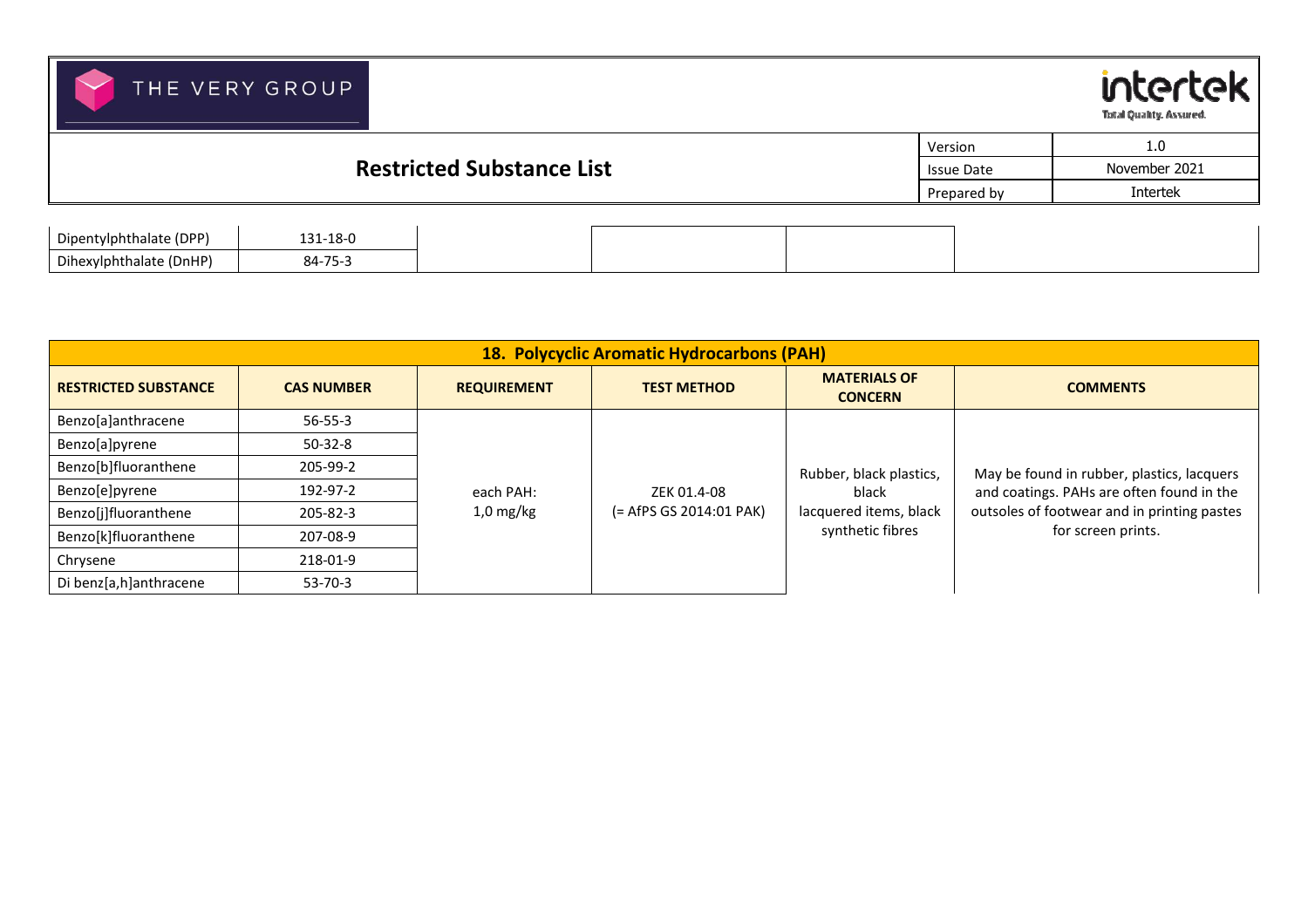



Total Quality, Assured.

┯

|                                  | Version           | <b>1.U</b>      |
|----------------------------------|-------------------|-----------------|
| <b>Restricted Substance List</b> | <b>Issue Date</b> | November 2021   |
|                                  | Prepared by       | <b>Intertek</b> |

| 19. Volatile Organic Compounds (VOCs) |                   |                    |                       |                                       |                 |  |
|---------------------------------------|-------------------|--------------------|-----------------------|---------------------------------------|-----------------|--|
| <b>RESTRICTED SUBSTANCE</b>           | <b>CAS NUMBER</b> | <b>REQUIREMENT</b> | <b>TEST METHOD</b>    | <b>MATERIALS OF</b><br><b>CONCERN</b> | <b>COMMENTS</b> |  |
| Benzene                               | $71-43-2$         | 5 mg/kg            |                       |                                       |                 |  |
| Dimethylacetamide<br>(DMAC)           | 127-19-5          |                    |                       |                                       |                 |  |
| Toluene                               | 108-88-3          |                    |                       |                                       |                 |  |
|                                       | 1330-20-7         |                    | CEN ISO/TS 16189:2013 | PU and items with<br>glues/adhesives. |                 |  |
| Xylenes (meta-, ortho-,<br>para-)     | 108-38-3          |                    |                       |                                       |                 |  |
|                                       | 95-47-6           |                    |                       |                                       |                 |  |
|                                       | $106 - 42 - 3$    |                    |                       |                                       |                 |  |

| <b>20. Other Substances</b> |                   |                    |                    |                                       |                 |
|-----------------------------|-------------------|--------------------|--------------------|---------------------------------------|-----------------|
| <b>RESTRICTED SUBSTANCE</b> | <b>CAS NUMBER</b> | <b>REQUIREMENT</b> | <b>TEST METHOD</b> | <b>MATERIALS OF</b><br><b>CONCERN</b> | <b>COMMENTS</b> |
| Quinoline                   | $91 - 22 - 5$     | 50 mg/kg           | DIN 54231:2005     | Used in the<br>manufacture of dyes    |                 |